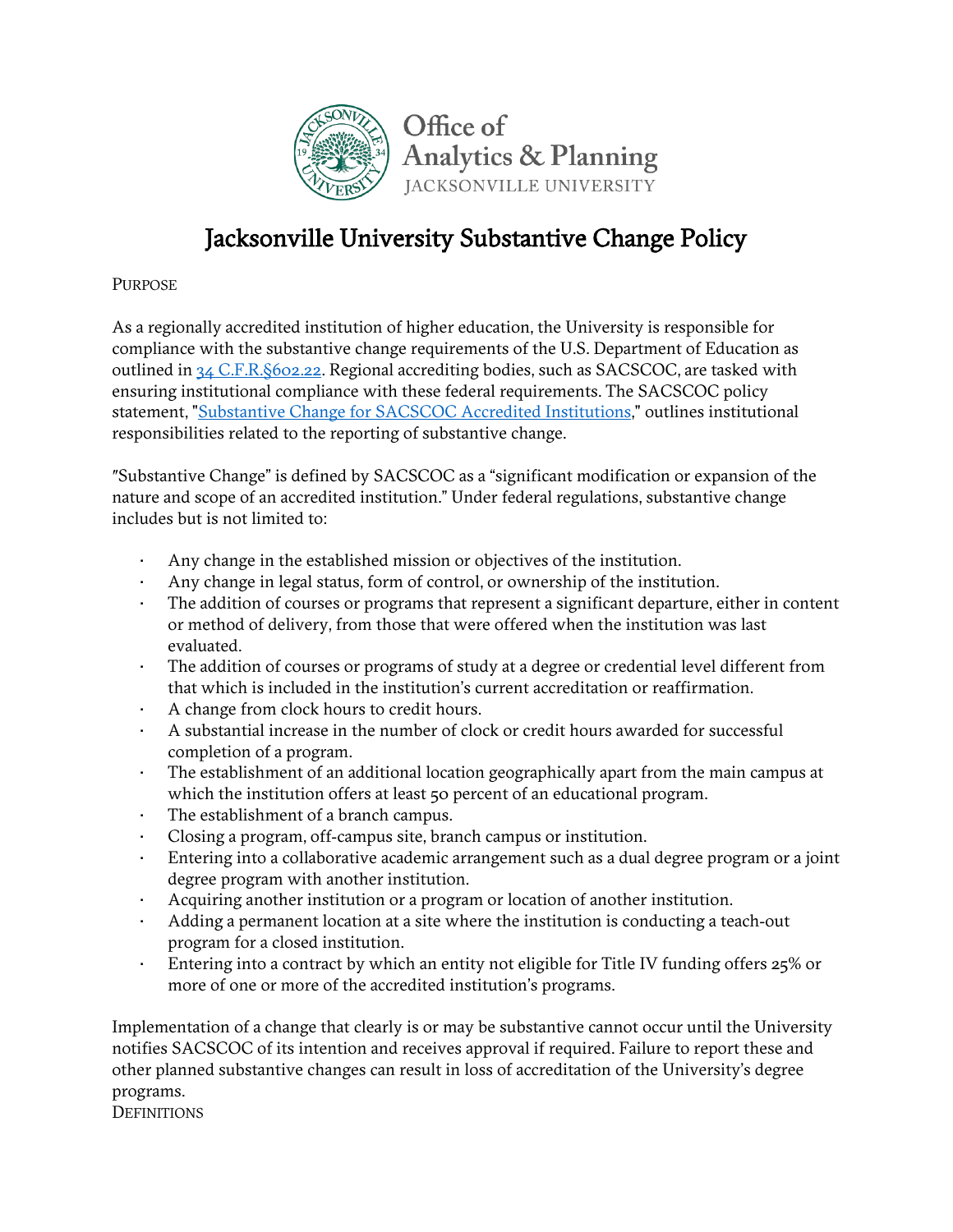# *The Southern Association of Colleges and Schools Commission on Colleges*

The SACSCOC is the recognized regional accrediting body in the 11 U.S. southern states and in Latin America for those institutions of higher education that award associate, baccalaureate, master's or doctoral degrees. The SACSCOC is recognized by the U.S. Department of Education as an agency whose accreditation enables its member institutions to seek eligibility to participate in Title IV programs. To maintain its recognition by the U.S. Department of Education, the Commission has incorporated federal requirements into its substantive change policy and procedures. Some of those requirements expect an institution to seek and receive approval prior to the initiation of a substantive change so that the change can be included in the institution's scope of accreditation.

# *Substantive Change*

Substantive change is a significant modification or expansion of the nature and scope of an accredited institution, as defined in SACSCOC's substantive change policy. The types of substantive change and the procedures for addressing them appropriately are found in the SACSCOC's policy on substantive change and on its substantive changes website.

# *Notification*

Notification to the SASCOC regarding substantive change means the President of the University, or designee, shall send a letter to the President of the SACSCOC summarizing the proposed change, providing the intended implementation date, and listing the complete physical address if the change involves the initiation of an off-campus site or branch campus.

# *Prospectus*

A prospectus is a concisely worded narrative that describes a proposed substantive change according to a format specified by the SACSCOC.

# *Accreditation Liaison*

The accreditation liaison is the individual appointed by the President of the University to help ensure the University remains in compliance with SACSCOC accreditation requirements and policies. The Executive Director of Institutional Analytics, Effectiveness, and Strategic Planning is the University's accreditation liaison.

# *Branch Campus*

A branch campus is a location of an institution that is geographically apart and independent of the main campus of the institution. A location is independent of the main campus if the location is (1) permanent in nature, (2) offers courses in educational programs leading to a degree, certificate, or other recognized educational credential, (3) has its own faculty and administrative or supervisory organization, and (4) has its own budgetary and hiring authority. *Off-campus Site*

An off-campus site is a location of an institution that is geographically apart, but not independent, of the main campus. The site may be used in an ongoing manner to deliver programs or courses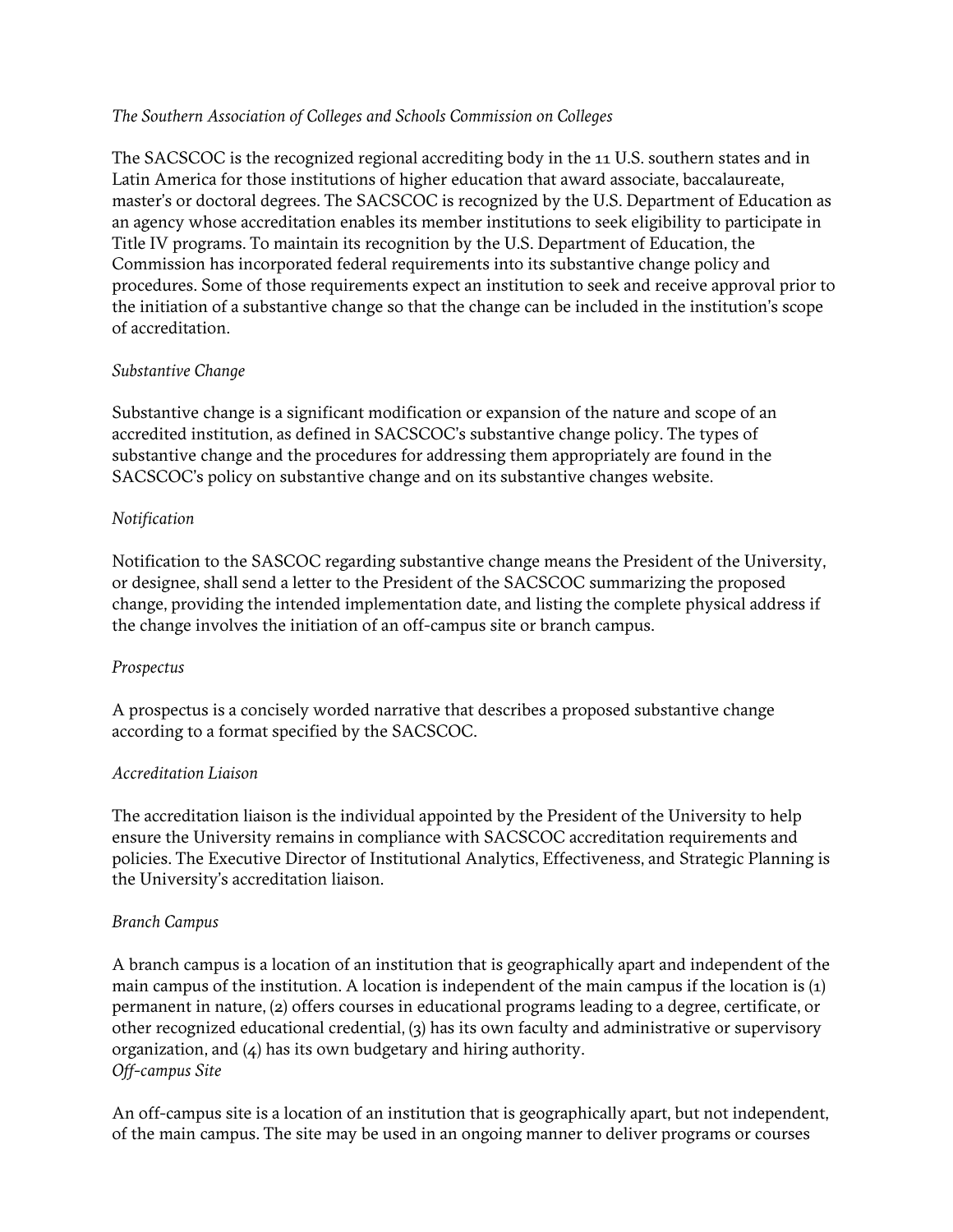leading to a degree, certificate, or other recognized educational credential, but it does not have its own faculty, administrative organization or budget.

# *Distance Education*

Distance education is a formal educational process in which the majority of the instruction (interaction between students and instructors and among students) in a course occurs when students and instructors are not in the same place. Instruction may be synchronous or asynchronous. A distance education course may use the internet; one-way and two-way transmissions through open broadcast, closed circuit, cable, microwave, broadband lines, fiber optics, satellite, or wireless communications devices; audio conferencing; or video cassettes, DVD's, and CD-ROMS if used as part of the distance learning course or program.

# *Degree Completion Program*

A degree completion program is typically designed for a non-traditional undergraduate population such as working adults who have completed some college-level course work but have not achieved a baccalaureate degree. Students in such programs may transfer in credit from courses taken previously and may receive credit for experiential learning. Courses in degree completion programs are often offered in an accelerated format or meet during evening and weekend hours, or may be offered via distance learning technologies.

# *Teach-out Agreement*

A teach-out agreement is a written agreement between institutions that provides for the equitable treatment of students and a reasonable opportunity for students to complete their program of study if an institution, or an institutional location that provides fifty percent of more of at least one program offered, ceases to operate before all enrolled students have completed their program of study. Such a teach-out agreement requires SACSCOC approval in advance of implementation.

# *Teach-out Plan*

A teach-out plan is a written plan developed by an institution that provides for the equitable treatment of students if an institution, or an institutional location that provides fifty percent or more of at least one program, ceases to operate before all students have completed their program of study, and may include, if required by the institution's accrediting agency, a teach-out agreement between institutions. Teach-out plans must be approved by SACSCOC in advance of implementation.

# *Significant Departure*

A significant departure is when a program is not closely related to previously approved programs at the institution or site or for the mode of delivery in question. To determine whether a new program is a "significant departure," it is helpful to consider the following questions:

- 1. What previously approved programs does the institution offer that are closely related to the new program and how are they related?
- 2. Will significant additional equipment or facilities be needed?
- 3. Will significant additional financial resources be needed?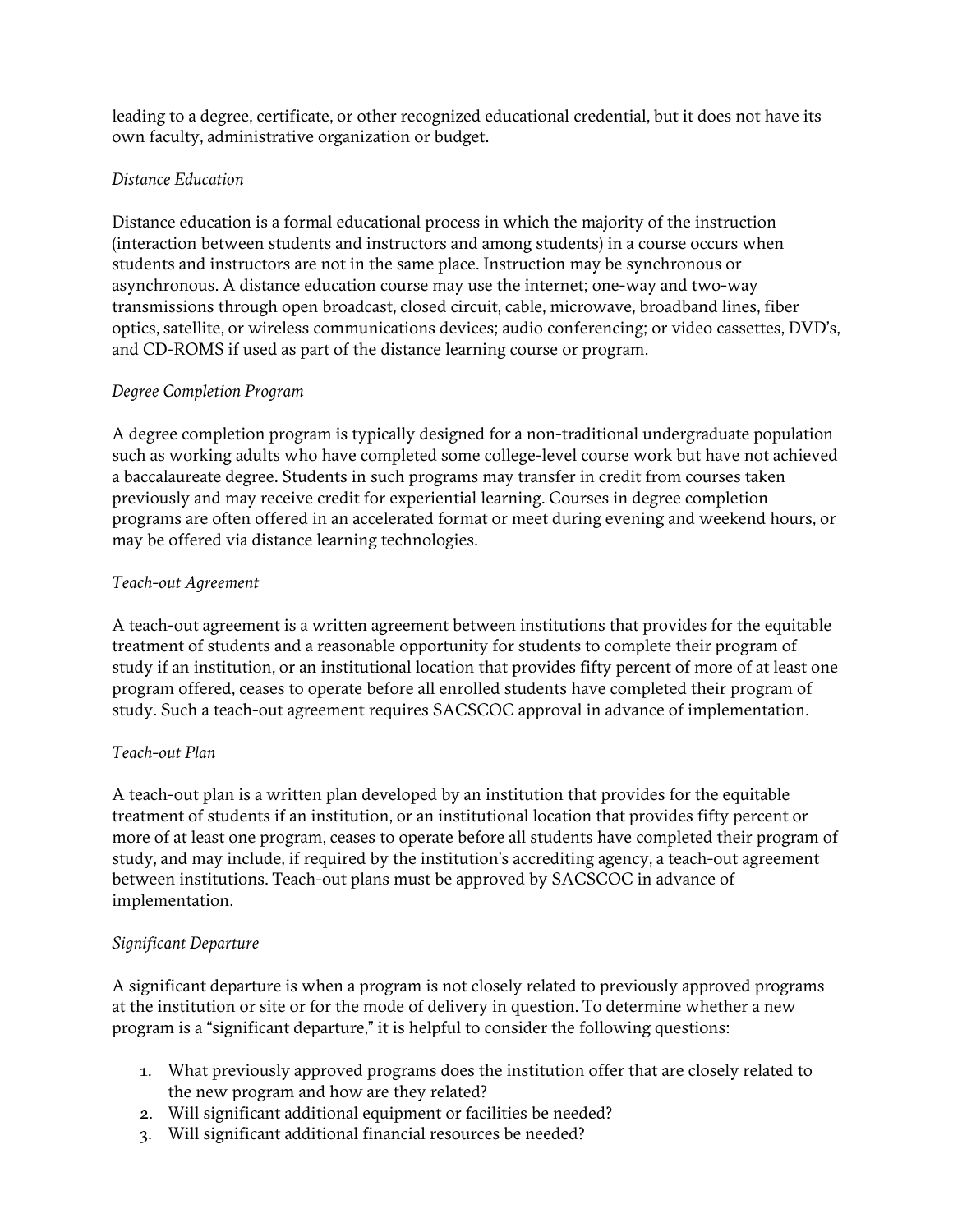- 4. Will a significant number of new courses be required?
- 5. Will a significant number of new faculty members be required?
- 6. Will significant additional library/learning resources be needed?

#### **PROCESS**

All proposed changes to academic programs related to the offering of new programs, new modalities of instruction, the addition of new sites, the development of joint degree programs or other consortial/contractual relationships, and other changes as listed in the SACSCOC table below, must be reported to the Office of Analytics & Planning at the outset of planning. All proposed curriculum changes must include a Substantive Change Checklist. The SACSCOC Liaison will determine the need for a substantive change filing and the appropriate SACSCOC procedure to follow.

There are three procedures for addressing the different types of substantive changes. All are detailed in the SACSCOC substantive change policy:

- Procedure One (1) for the Review of Substantive Changes Requiring Approval Prior to Implementation
- Procedure Two (2) for the Review of Substantive Changes Requiring Only Notification Prior to Implementation
- Procedure Three (3) for Closing a Program, Site, Branch Campus or Institution

At the beginning of each fall and spring semester, the University's SACSCOC Liaison will conduct a training workshop for relevant campus stakeholders. Each year the SACSCOC Liaison will update workshop materials to include any changes to the policy that may have occurred during the year. The SACSCOC Liaison is also responsible for notifying the President's Council, Registrar, and members of the Curriculum Committee by email of changes as they occur throughout the year. Lastly, it is the responsibility of the SACSCOC Liaison to update the institutional change policy and procedures as required and maintain all information on the University's Substantive Change Policy website.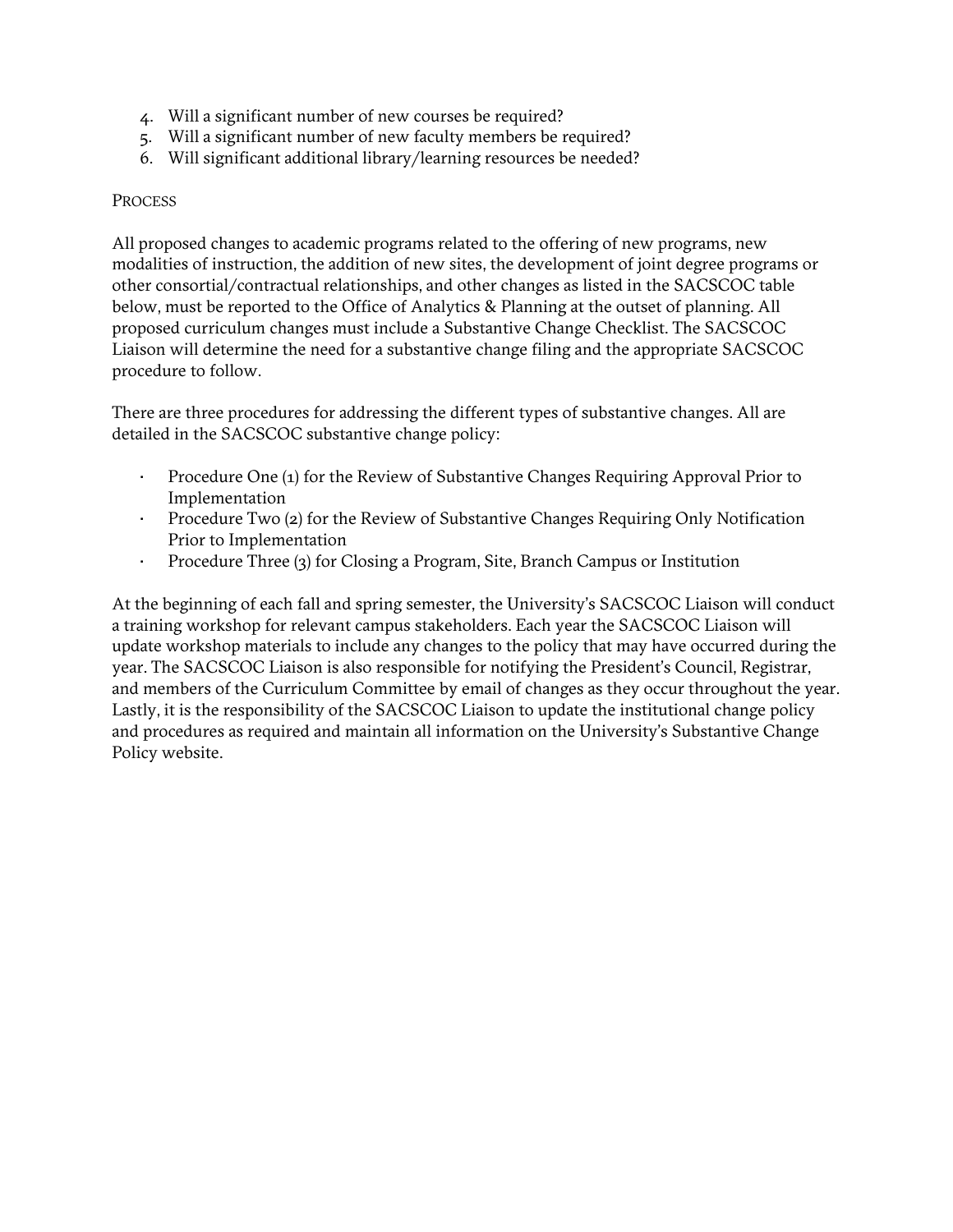# Table of SACSCOC Substantive Change Reporting Responsibilities

| Types of Change                                                                                                                                                                                                                                                                                                          | Procedure or<br>Policy | Prior<br>Notification<br>Required | Prior<br>Approval<br>Required | Documentation and Time Frame for<br><b>Contacting SACSCOC</b>                                                                     |
|--------------------------------------------------------------------------------------------------------------------------------------------------------------------------------------------------------------------------------------------------------------------------------------------------------------------------|------------------------|-----------------------------------|-------------------------------|-----------------------------------------------------------------------------------------------------------------------------------|
| Initiating coursework or<br>programs at a different level<br>than currently approved                                                                                                                                                                                                                                     | Procedure 1            | No                                | Yes                           | <b>Application for Level Change</b><br>Due dates:<br>March 15 (for June review)<br>September 1 (for December review)              |
| Initiating off-campus sites<br>where student can obtain<br>50% or more credits toward a<br>program (including but not<br>limited to Early College High<br>School, dual enrollment<br>programs offered at a high<br>school, and certificate<br>programs that are not at<br>employer's request and not<br>on short notice) |                        |                                   |                               |                                                                                                                                   |
| Expanding at current degree<br>level (significant departure<br>from current programs).                                                                                                                                                                                                                                   |                        |                                   |                               |                                                                                                                                   |
| Expanding program offerings<br>at previously approved off-<br>campus sites by adding<br>programs that ARE<br>significantly different from<br>current programs at the site<br>AND at the institution                                                                                                                      | Procedure 1            | No                                | Yes                           | Cover Sheet<br>Prospectus as detailed in Appendix B of<br><b>Substantive Change for SACSCOC</b><br><b>Accredited Institutions</b> |
| Initiating degree completion<br>programs                                                                                                                                                                                                                                                                                 |                        |                                   |                               | Due dates:<br>January 1 for 7/1-12/31 implementation<br>July 1 for 1/1-6/30 implementation                                        |
| Initiating a branch campus                                                                                                                                                                                                                                                                                               |                        |                                   |                               |                                                                                                                                   |
| Initiating distance learning by<br>offering 50% or more of the<br>first program for the first<br>time                                                                                                                                                                                                                    |                        |                                   |                               |                                                                                                                                   |
| Relocating a main or branch<br>campus                                                                                                                                                                                                                                                                                    |                        |                                   |                               |                                                                                                                                   |
| Entering into a contract with<br>an entity not certified to<br>participate in USDOE Title IV<br>programs if the entity<br>provides 25% or more of an<br>educational program offered<br>by the SACSCOC accredited<br>institution                                                                                          |                        |                                   |                               |                                                                                                                                   |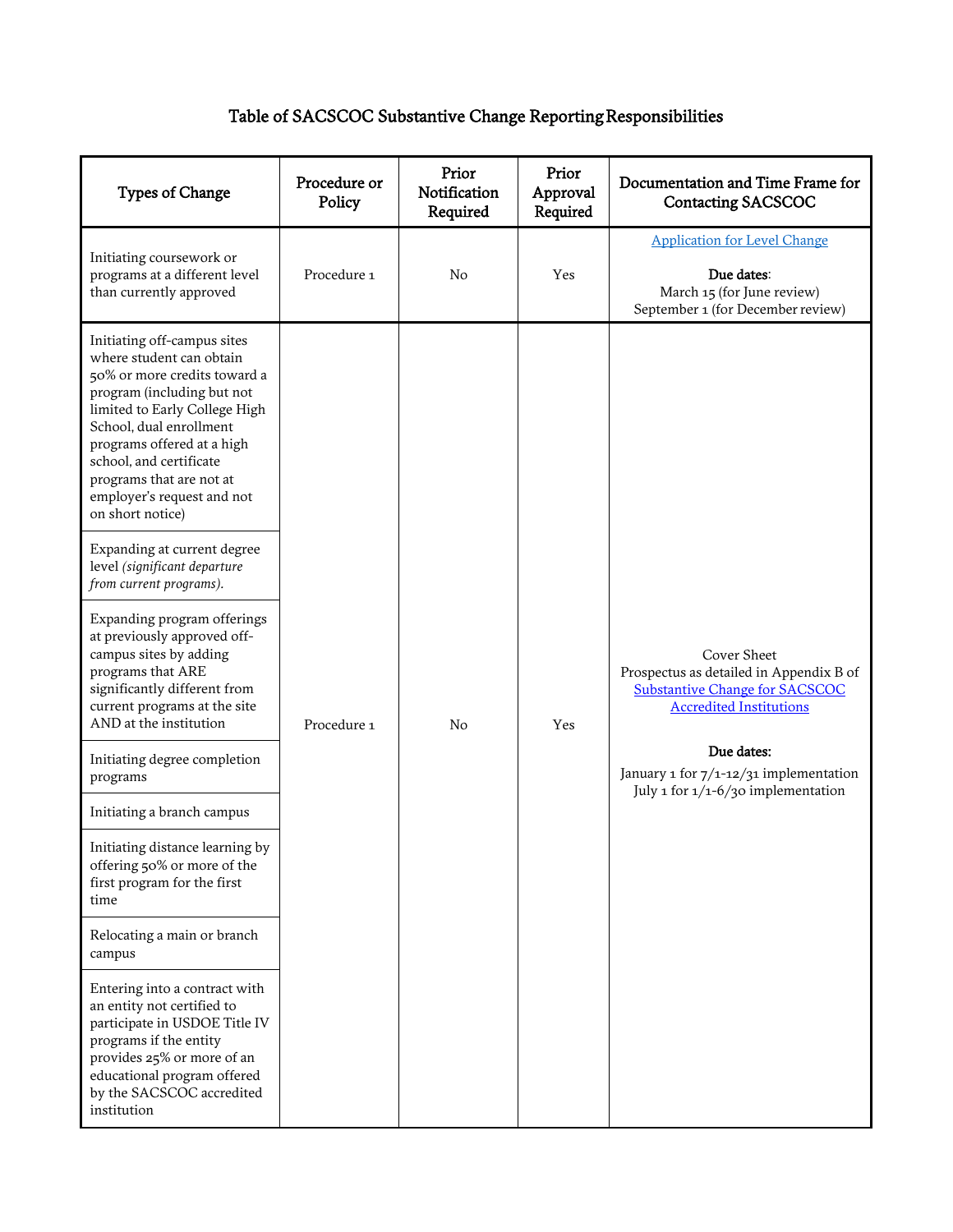| <b>Types of Change</b>                                                                                                                                                                        | Procedure or<br>Policy                                                                                                                                                | Prior<br>Notification<br>Required                                               | Prior<br>Approval<br>Required | Documentation and Time Frame for<br><b>Contacting SACSCOC</b>                                                                                                                 |
|-----------------------------------------------------------------------------------------------------------------------------------------------------------------------------------------------|-----------------------------------------------------------------------------------------------------------------------------------------------------------------------|---------------------------------------------------------------------------------|-------------------------------|-------------------------------------------------------------------------------------------------------------------------------------------------------------------------------|
| Initiating dual or joint<br>degrees involving program<br>expansion (significant<br>departure) or initiating a new<br>site where student can obtain<br>50% or more credits toward a<br>program | See SACSCOC<br>policy<br>"Agreements<br><b>Involving Joint</b><br>and Dual<br>Academic<br><b>Awards</b>                                                               | No                                                                              | Yes                           | Cover Sheet<br>Prospectus as detailed in Appendix B of<br><b>Substantive Change for SACSCOC</b><br><b>Accredited Institutions</b>                                             |
|                                                                                                                                                                                               |                                                                                                                                                                       |                                                                                 |                               | Due dates:<br>January 1 for 7/1-12/31 implementation<br>July 1 for $1/1 - 6/30$ implementation                                                                                |
|                                                                                                                                                                                               |                                                                                                                                                                       |                                                                                 |                               | Copy of signed agreement, contact<br>information for each institution, and<br>additional details on non-SACSCOC<br>institution(s) involved. See Policy.                       |
| Initiating dual or joint degree<br>with at least one institution<br>not accredited by SACSCOC                                                                                                 | See SACSCOC<br>Policy<br>"Agreements<br><b>Involving Joint</b><br>and Dual<br>Academic<br><b>Awards</b>                                                               | At least 6<br>months prior to<br>implementation                                 | Yes                           | Acceptance of notification, copy of<br>signed agreement, contact information<br>for each institution, and additional<br>details on non-SACSCOC institution(s).<br>See Policy. |
| Initiating a direct assessment<br>competency-based program                                                                                                                                    | See SACSCOC<br>Policy "Direct<br>Assessment<br>Competency-<br><b>Based</b><br>Educational<br>Programs"                                                                | Yes - Screening<br>Form                                                         | Yes                           | Submit "Screening Form" with letter of<br>notification. If Prospectus is required,<br>Due dates:<br>March 15 (for June review)<br>September 1 (for December review)           |
| Initiating a<br>merger/consolidation with<br>another institution                                                                                                                              | See SACSCOC<br>Policy: "Mergers,<br>Consolidations.<br>Change of<br>Ownership.<br>Acquisitions,<br>and Change of<br>Governance.<br>Control, Form,<br>or Legal Status" | Yes: December<br>15 (for June<br>review);<br>June 1 (for<br>December<br>review) | Yes                           | Cover Sheet<br>Institutional Summary Form                                                                                                                                     |
| Changing governance,<br>ownership, control, or legal<br>status of an institution                                                                                                              |                                                                                                                                                                       |                                                                                 |                               | Prospectus<br>(See Appendix in SACSCOC Policy:<br>"Mergers, Consolidations, Change of<br>Ownership, Acquisitions, and Change of                                               |
| Acquiring any program or site<br>from another institution                                                                                                                                     |                                                                                                                                                                       |                                                                                 |                               | Governance, Control, Form, or Legal<br>Status")                                                                                                                               |
| Adding a permanent location<br>at a site where the institution<br>is conducting a teach-out for<br>students from another<br>institution that is closing                                       |                                                                                                                                                                       |                                                                                 |                               | Due dates:<br>March 15 (for June review)<br>September 1 (for December review)                                                                                                 |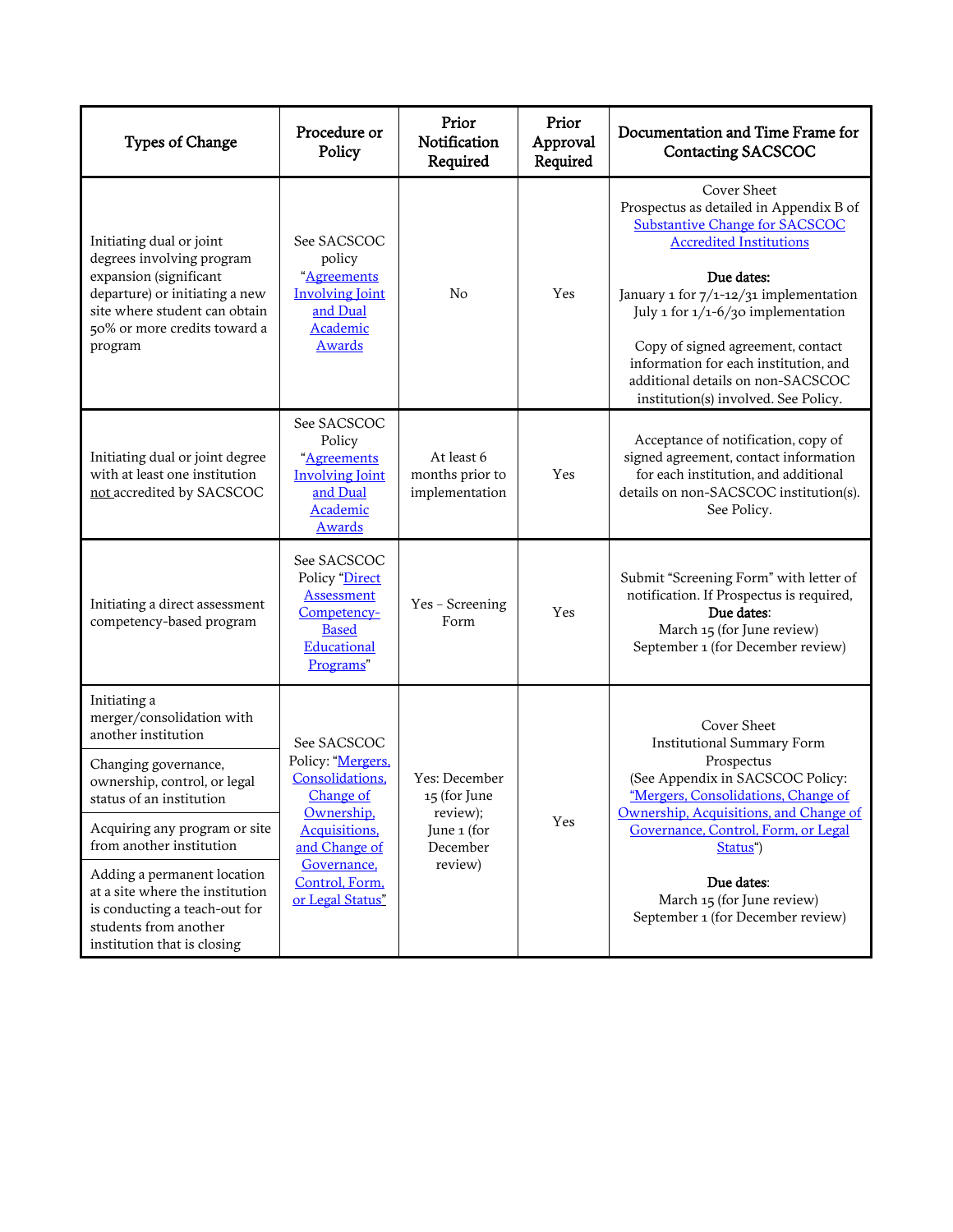| <b>Types of Change</b>                                                                                                                                                                                                            | Procedure or<br>Policy                                                                            | Prior<br>Notification<br>Required               | Prior<br>Approval<br>Required | Documentation and Time Frame for<br><b>Contacting SACSCOC</b>                                                           |
|-----------------------------------------------------------------------------------------------------------------------------------------------------------------------------------------------------------------------------------|---------------------------------------------------------------------------------------------------|-------------------------------------------------|-------------------------------|-------------------------------------------------------------------------------------------------------------------------|
| Initiating a certificate<br>program at a new off-campus<br>site at employer's request and<br>on short notice (previously<br>approved program)                                                                                     |                                                                                                   |                                                 |                               |                                                                                                                         |
| Initiating a certificate<br>program that is a significant<br>departure from previously<br>approved programs at<br>employer's request and on<br>short notice                                                                       | Procedure 1                                                                                       | N <sub>o</sub>                                  | Yes                           | Cover Sheet Modified prospectus                                                                                         |
| Adding a site under a U.S.<br>military contract for a<br>previously approved program                                                                                                                                              |                                                                                                   |                                                 |                               | Contact Commission Staff.                                                                                               |
| Altering significantly the<br>length of a program                                                                                                                                                                                 |                                                                                                   |                                                 |                               |                                                                                                                         |
| Altering significantly the<br>educational mission of the<br>institution                                                                                                                                                           |                                                                                                   |                                                 |                               |                                                                                                                         |
| Changing from clock hours to<br>credit hours                                                                                                                                                                                      | Procedure 1                                                                                       | No                                              | Yes                           | Justify reasons for change, indicate<br>calculation of equivalency, and other<br>pertinent information                  |
| Moving an off-campus<br>instructional site (serving the<br>same geographic area)                                                                                                                                                  | Procedure 2                                                                                       | Yes                                             | N <sub>o</sub>                | Letter of notification with old address,<br>new address, and implementation date                                        |
| Initiating dual or joint<br>degrees with other<br>SACSCOC accredited<br>institution(s)                                                                                                                                            | See SACSCOC<br>Policy<br>"Agreements<br><b>Involving Joint</b><br>and Dual<br>Academic<br>Awards" | At least 6<br>months prior to<br>implementation | No                            | Acceptance of notification, copy of<br>signed agreement and contact<br>information for each institution. See<br>Policy. |
| Initiating programs or courses<br>offered through contractual<br>agreement or consortium                                                                                                                                          |                                                                                                   |                                                 |                               |                                                                                                                         |
| Entering into a contract with<br>an entity not certified to<br>participate in USDOE Title IV<br>programs if the entity<br>provides less than 25% of an<br>educational program offered<br>by the SACSCOC accredited<br>institution | Procedure 2                                                                                       | Yes                                             | No                            | Letter of notification and copy of signed<br>agreement                                                                  |